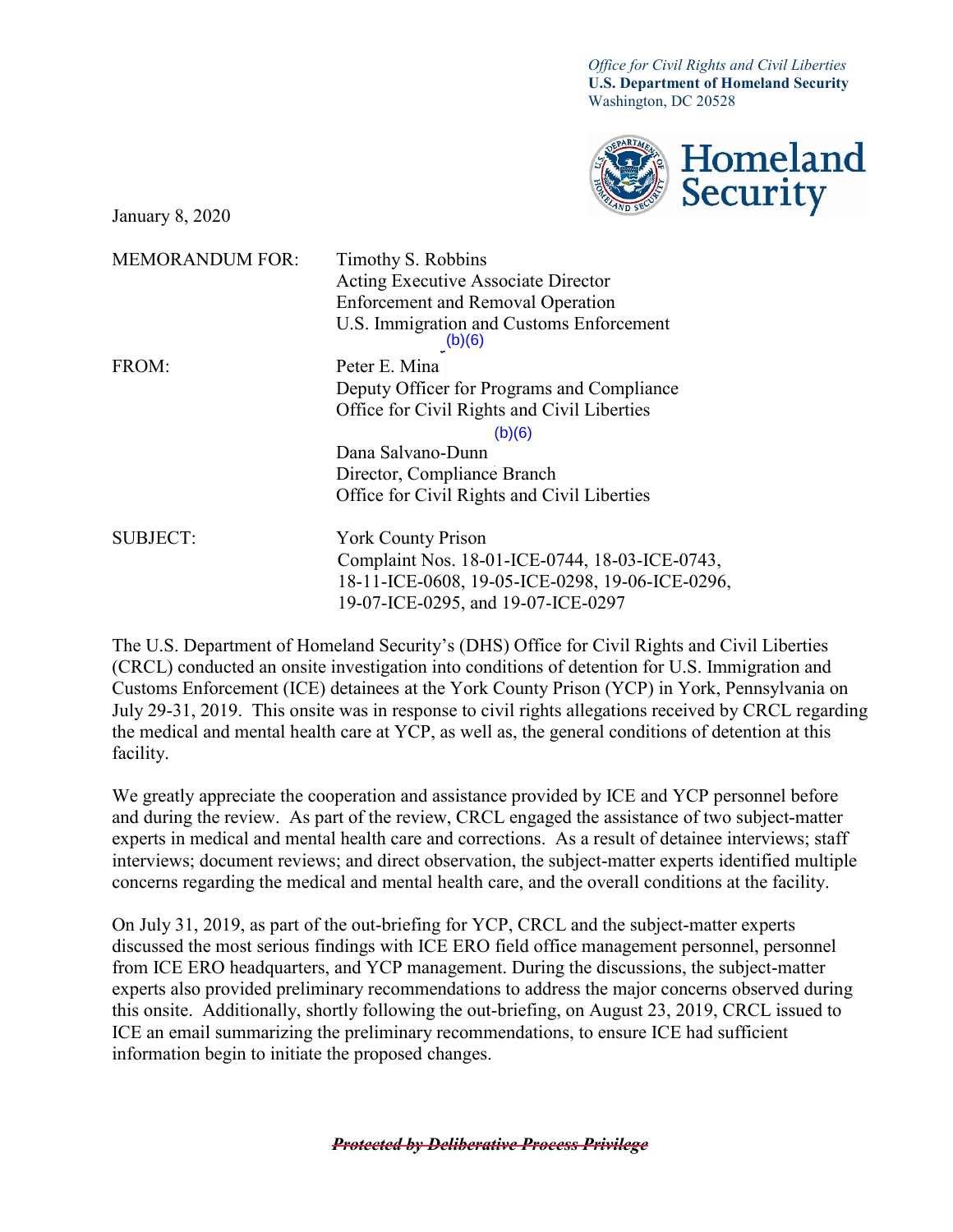CRCL has now received the experts' full reports which are included with this memorandum and have been divided into priority and non-priority recommendations. Priority recommendations are listed in the body of this memorandum, and CRCL requests that ICE formally concur or non-concur with these recommendations and provide an implementation plan for all accepted recommendations within 60 days of issuance. Non-priority recommendations are contained in a separate attachment to this memorandum. Although CRCL is not requesting formal responses to these, we encourage ICE consider and implement these recommendations to the fullest extent possible<sup>[1](#page-1-0)</sup>.

## Medical

appropriate and necessary medical, dental, and mental health care, including emergency services. CRCL's medical expert evaluated the general operation of the facility in relation to the Performance-Based National Detention Standards 2008 (2008 PBNDS), which requires detainee access to The medical expert made the following priority recommendations regarding medical care at YCP:

- having detainees serve as interpreters and provide interpretation/translation services to non-1. YCP detainees were often called upon by medical staff to interpret for non-English speaking detainees in need of medical care. CRCL recommends that YCP discontinue the practice of English speaking detainees and detainees who are deaf and/or hard at hearing. Instead, ICE should use the language line to provide interpretive assistance to the Limited English Proficient (LEP) detainees.
- Record (EMR). CRCL recommends that YCP ensure that every written request for care is 2. There were instances where sick calls requests were not logged into the Electronic Medical documented in the EMR to ensure that each detainee's health record files are well organized, and properly maintained and safeguarded. Medical Care standard, Expected Outcome #31.
- testing, but HIV testing was conducted after the refusal was documented. CRCL 3. Per 2008 PBNDS, "medical treatment shall not be administered against a detainee's will." However, the expert noted that there were instances where a detainee refused HIV recommends that YCP review current practices and identify reasons HIV testing is completed when a detainee has refused. Additionally, YCP should develop and implement corrective action to ensure practices meet 2008 PBNDS for Informed Consent and Involuntary Treatment.

## **Corrections**

 PBNDS SAAPI and Significant Self-Harm and Suicide Prevention Standards. The corrections expert made the following priority recommendations related to the general conditions of detention at CRCL's corrections expert evaluated the facility in relation to the 2008 PBNDS and the 2011 YCP:

4. There were many instances where CRCL noted serious SAAPI/PREA concerns at YCP. For example, the openness and lack of privacy in the female shower in Unit H, as well as the lack of privacy in the showers and toilets throughout the facility is of great concern. CRCL

<span id="page-1-0"></span> $\overline{a}$  $<sup>1</sup>$  CRCL's experts also provided best practice recommendations, which may be found in their respective reports.</sup>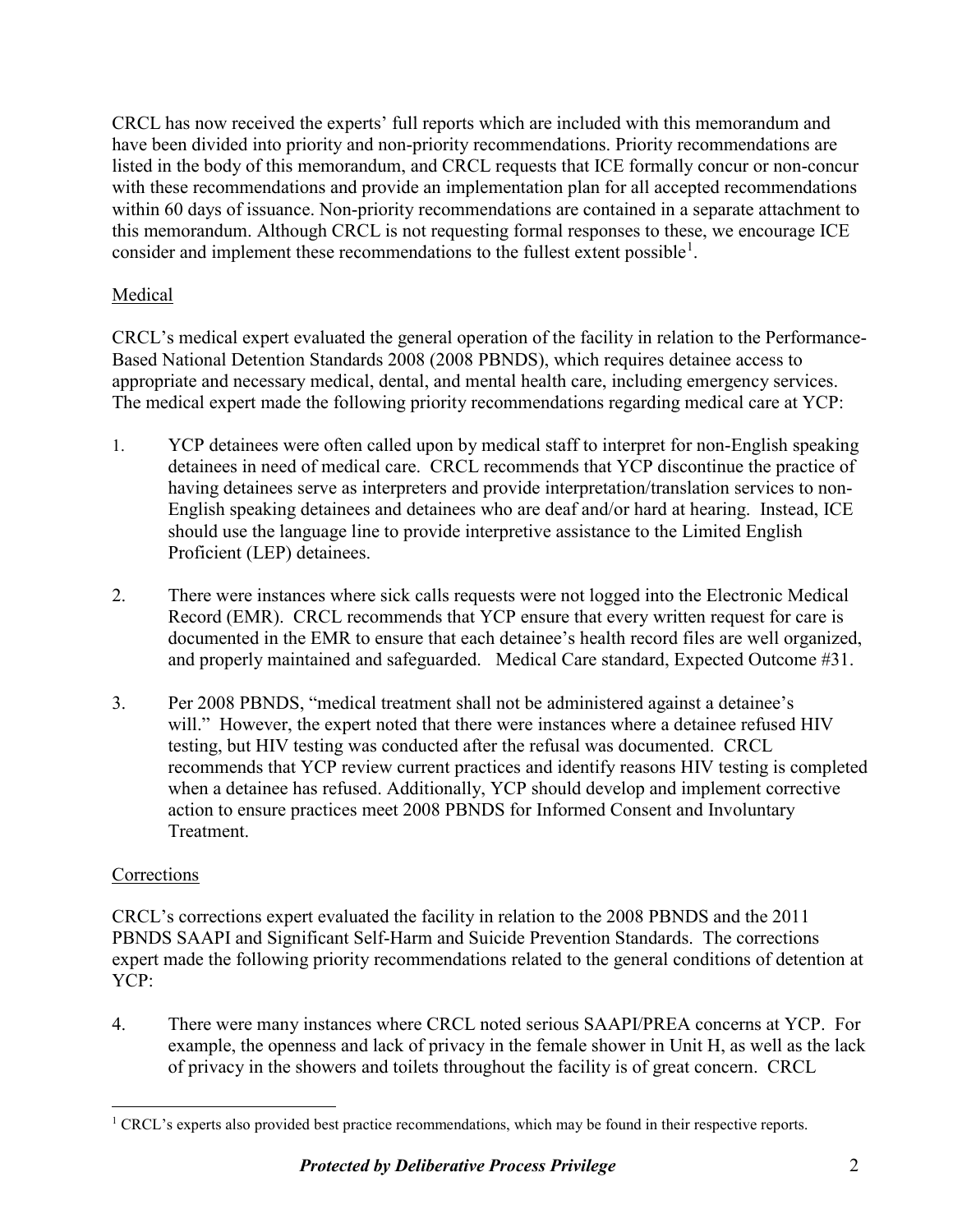harassment and abuse. (PBNDS, 2.11 SAAPI) recommends that YCP take immediate corrective action to remediate the numerous serious SAAPI PREA violations at this facility. These violations put detainees at risk of sexual

- 5. During a search of one of the housing units, it was observed that the detainees' personal items and bedding were searched and tossed on the floor without consideration for the destruction or damage to the detainees' personal belongings. Additionally, the housing unit was left in disarray for the detainees to clean up. This search was not done in conformance to professional search standards. CRCL recommends that YCP train staff on 2008 PBNDS Searches of Detainees and provide adequate supervisory oversight to ensure "Searches of detainees, housing and work areas will be conducted without unnecessary force and in ways that preserve the dignity of detainees." (PBNDS Searches of Detainees)
- was observed that a female Correctional Emergency Response Team (CERT) officer was restraint chair should cease immediately. Female staff should never conduct an unclothed Detainees, Section V. D. 2. B)<br>
7. (b)(5) 6. After reviewing video of a male detainee, who was compliant as he was placed in an ERC, it assigned to cut the clothing of the detainee, including his pants and undergarments. The YCP practice of allowing female custody staff to cut the clothes off male detainees held in a search of a male detainee unless exigent circumstances exist, and no other male officers are present or available. CRCL recommends that YCP provide training to officers and ensure compliance so that female officers do not perform strip searches or cut male detainee's clothes off and comply with the strip search gender requirements. (PBNDS Searches of

 $(b)(5)$ 

8.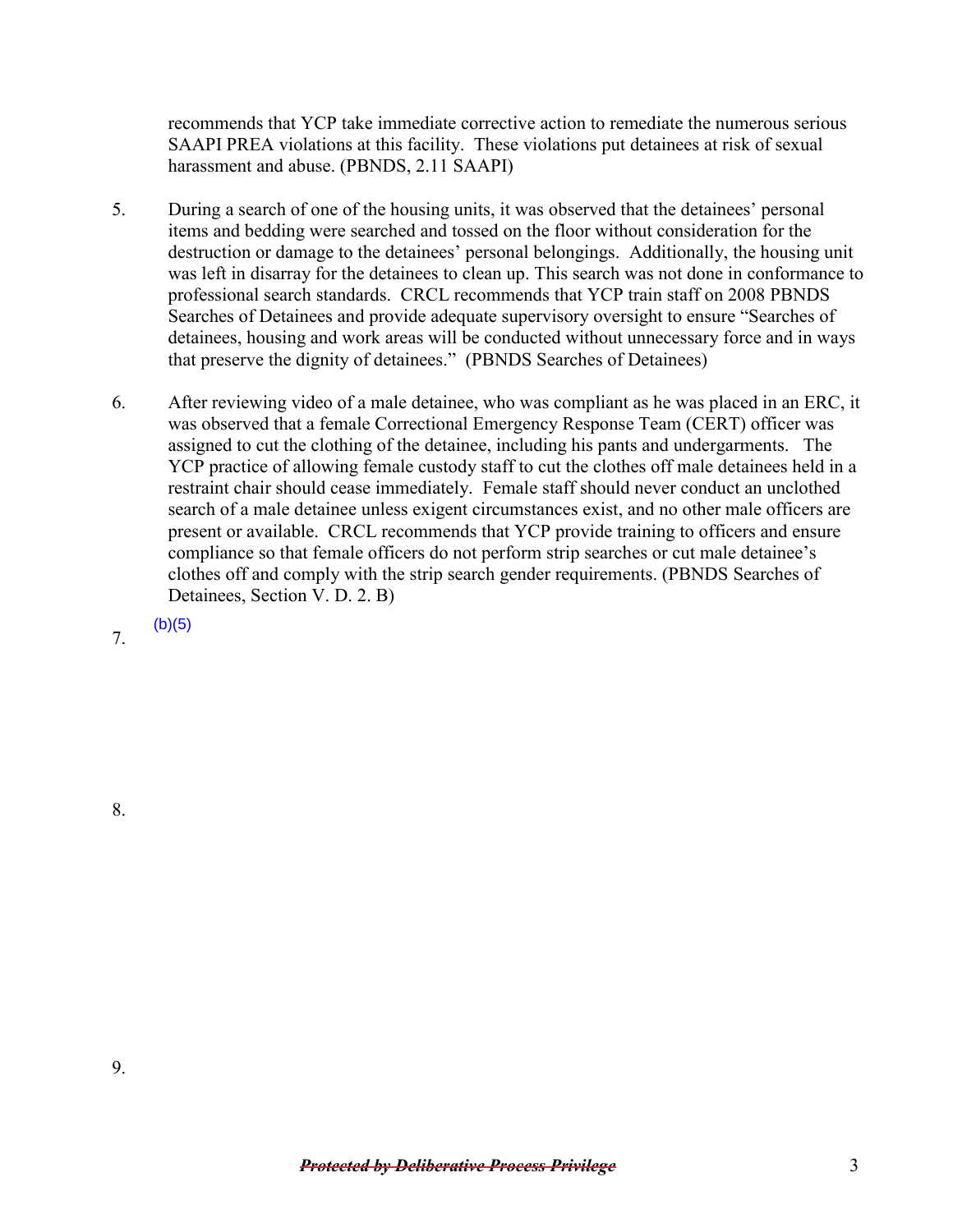language(s) spoken by the detainees at YCP. (PBNDS Admission and Release, ICE Language Access Plan, IV. A. Activities)

14. YCP's orientation video contains outdated information and the presentation skips which

orientation video should also be translated into Spanish, and/or the most common

results in detainees receiving an incomplete orientation. Additionally, the orientation video is only available in English. CRCL recommends YCP update the content in the orientation video and ensure that the video plays properly. Additionally, YCP should have a method to provide the orientation video in a language that detainees can understand. At a minimum, the

## $(b)(5)$

 to then give the form to a counselor. This is a cumbersome, time consuming process and submittals. To ensure that grievances are not destroyed, and that confidentiality can be 10. YCP's current grievance process is for the detainee to request a grievance form from an officer; for the detainee to then return the completed form to an officer; and for the officer the requirement that grievances be submitted to staff has a chilling effect on grievance maintained, CRCL recommends that YCP provide a secure lockbox for detainees to file grievance forms. Alternatively, the facility administrator or designee can create a process that allows a detainee to submit a formal, written grievance to a single designated grievance officer or the facility's grievance committee. (PBNDS Grievance System, Section V.C.)

11.  $(b)(5)$ 

12.

13.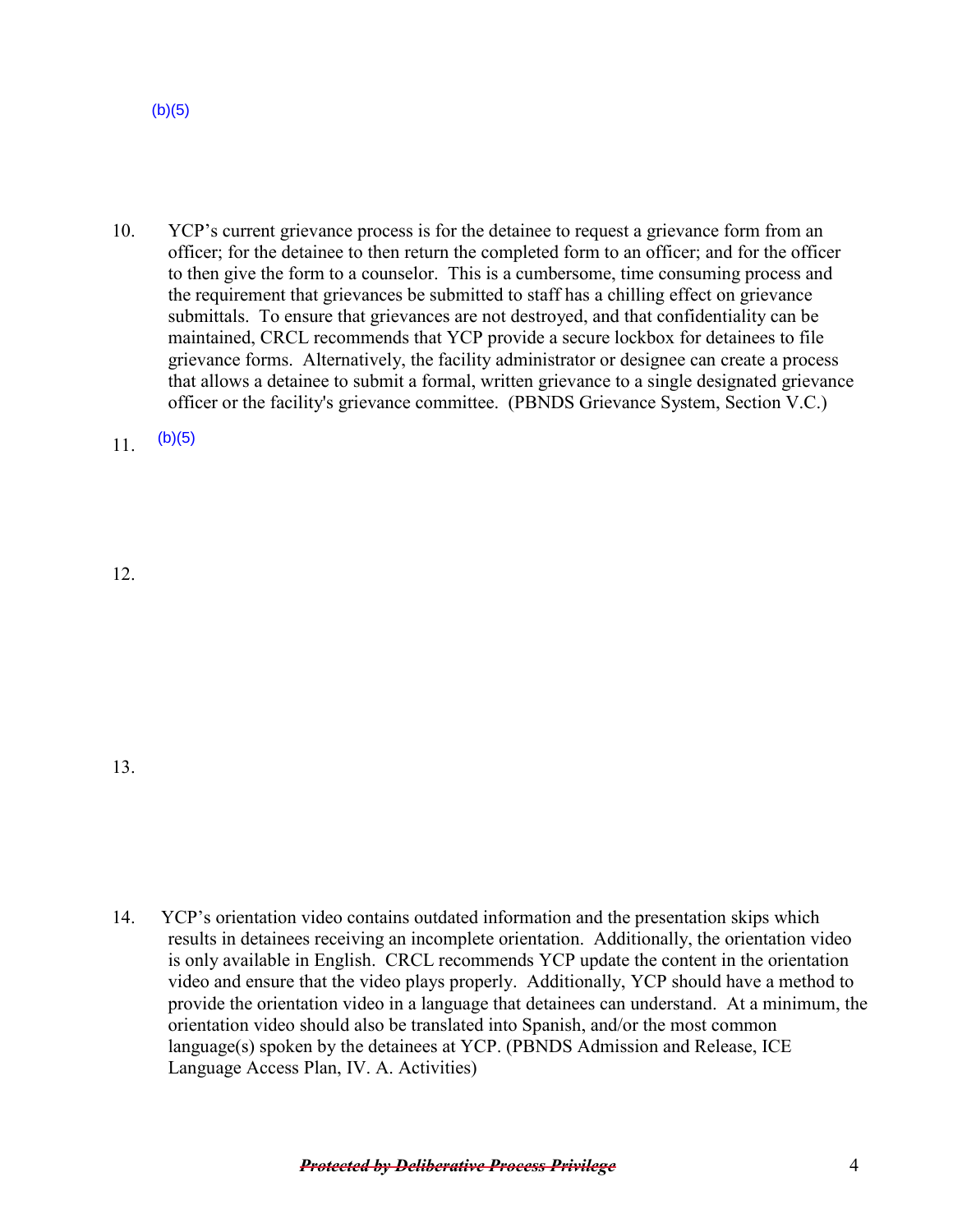15.  $(b)(5)$ 

16.

17.

18.

19.

 $\overline{a}$ 

<sup>&</sup>lt;sup>2</sup> 2008 PBNDS, Mail and Other Correspondence, V. D. Processing "Detainee correspondence and other mail shall be delivered to the detainee and to the postal service on regular schedules. Incoming correspondence shall be distributed to detainees within 24 hours (one business day) of receipt by the facility."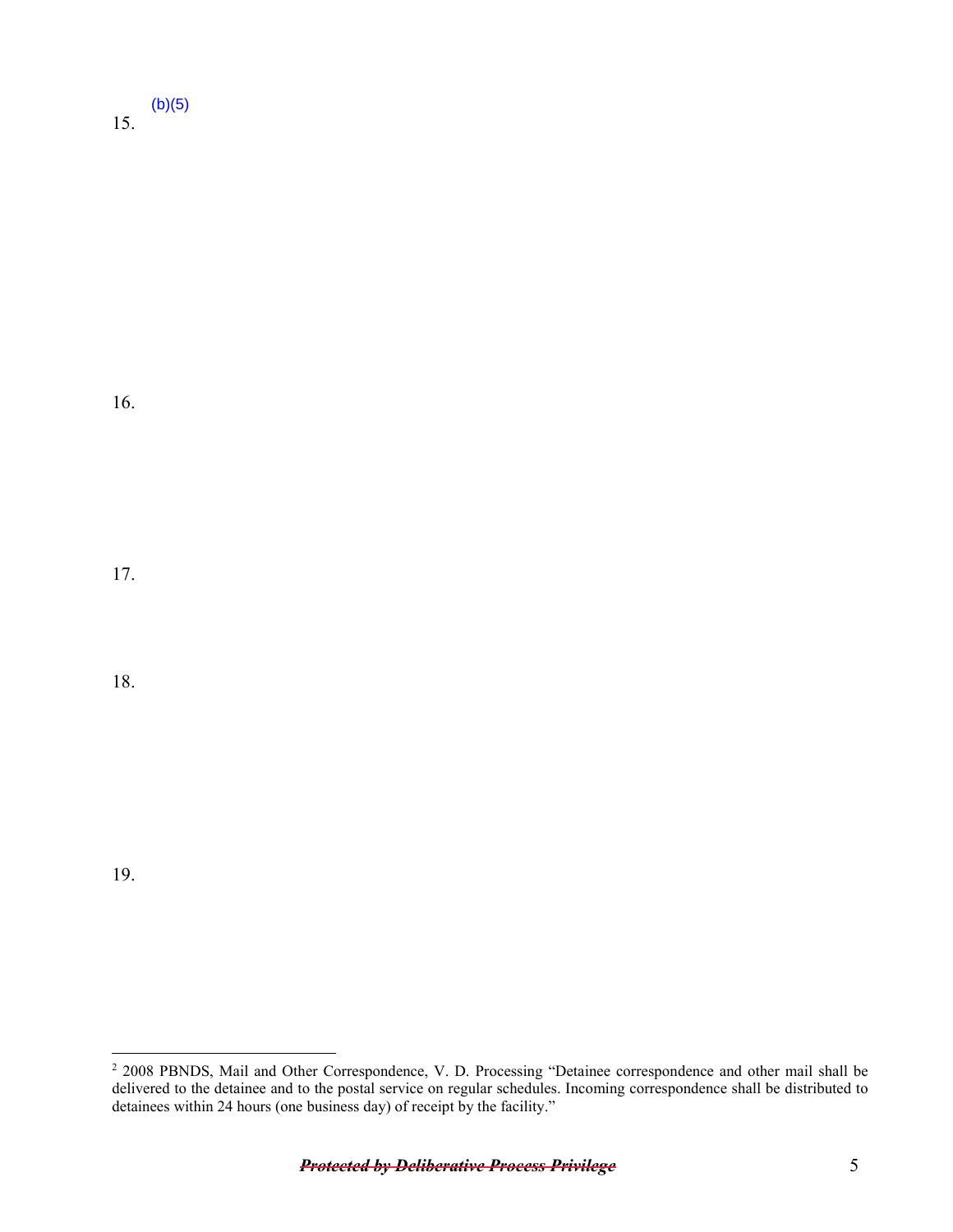20.  $(b)(5)$ 

- 21. YCP's kitchen currently has blind spots that puts detainees' safety at risk. CRCL the risk of sexual assault. (PBNDS, 2.11 SAAPI) recommends that YCP install Convex mirrors in the kitchen to eliminate the blind spots and ensure custody staff can adequately observe detainees for safety purposes and to eliminate
- 22. After interviewing various staff, it was apparent that YCP staff were not consistently aware of the zero-tolerance policy. CRCL recommends YCP revise its SAAPI policy and provide staff training to be compliant with the 2.11 SAAPI Standard and to ensure that staff understand and comply with the SAAPI zero tolerance policy. (PBNDS, 2.11 SAAPI)

23.  $(b)(5)$ 

24.

25.

26.

The complete expert recommendations are contained in the enclosed expert reports.